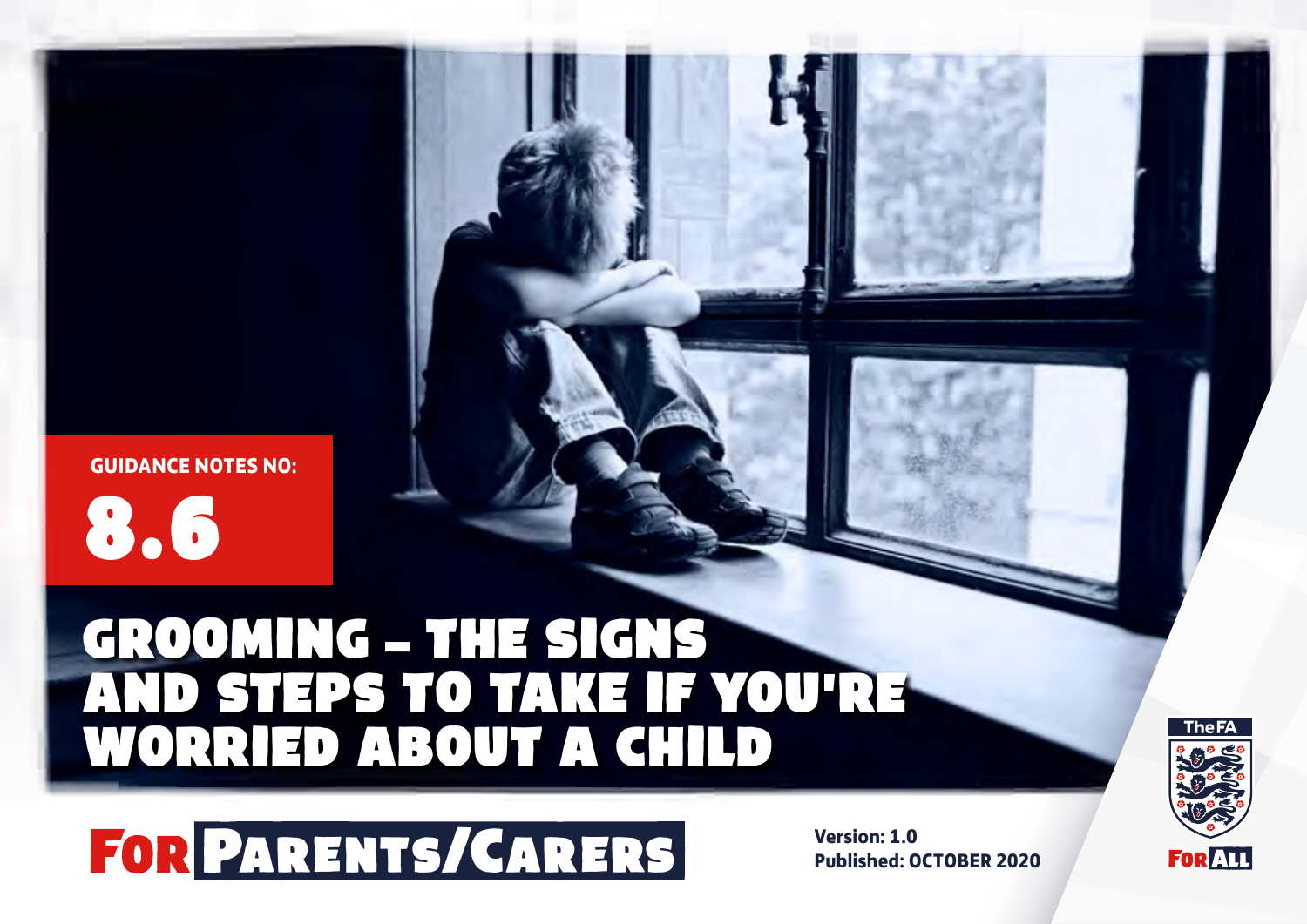# GROOMING – THE SIGNS AND STEPS TO TAKE IF YOU 'RE WORRIED ABOUT A CHILD

*"Looking back, the grooming took many forms and was often in plain sight. Parents were often groomed as part of the process, taken in by the aura of the individual, the quality of the team and the possibilities of great things for the future. Free sports gear, favourites within the team, constant pressure to perform and trips away were all part of gaining power, control and trust. We often hear, 'It won't happen to my child.' Believe it, because it could. The vast majority of people who are involved in football are good, they develop positive relationships with players, but sometimes parents need to take a step back and be willing to ask questions if something doesn't feel right."*

*"If this document makes one parent take a step back and be willing to ask questions when something doesn't feel right, then it would have been worthwhile."*

Members of The FA Survivor Support and Safeguarding Advisory Group, with lived experience of child sexual abuse

# **INTRODUCTION**

Thankfully most children and young people's experience in football is a positive one, but sadly for some children this isn't the case.

Appallingly there are people in society who want to harm or abuse children – this can happen both in the online virtual environment and or face to face.

Together, we all need to be vigilant and ensure that keeping children safe - in this case in football, is always the most important topic.

This guidance aims to help you understand what grooming is, the signs that may indicate a child is being groomed and most importantly what you can do if you think your child, or a child you know, is at risk of

being harmed. Whilst this is a challenging topic to address its important to share this information with you in case you are not aware of it, and it helps to keep children safe.

If you are affected by any of the information in this guidance there are specialist organisations identified on page seven that you can access for advice and support. You can also contact your Club Welfare Officer or County FA Designated Safeguarding Officer for guidance.

## **PLEASE REMEMBER:**

- Most people get involved in football for all the right reasons.
- Most children and young people experience safe, fun and inclusive football environments free from abuse.
- When a child is abused it is never their fault. It can be difficult to understand how or why a child has got into a situation that has put them at risk of being abused but it is important to support them through it without judgement. People who abuse children often use a process called 'grooming'.
- Some of this content may be upsetting - it may be helpful to take a break from reading this and revisit it when you are ready to so.

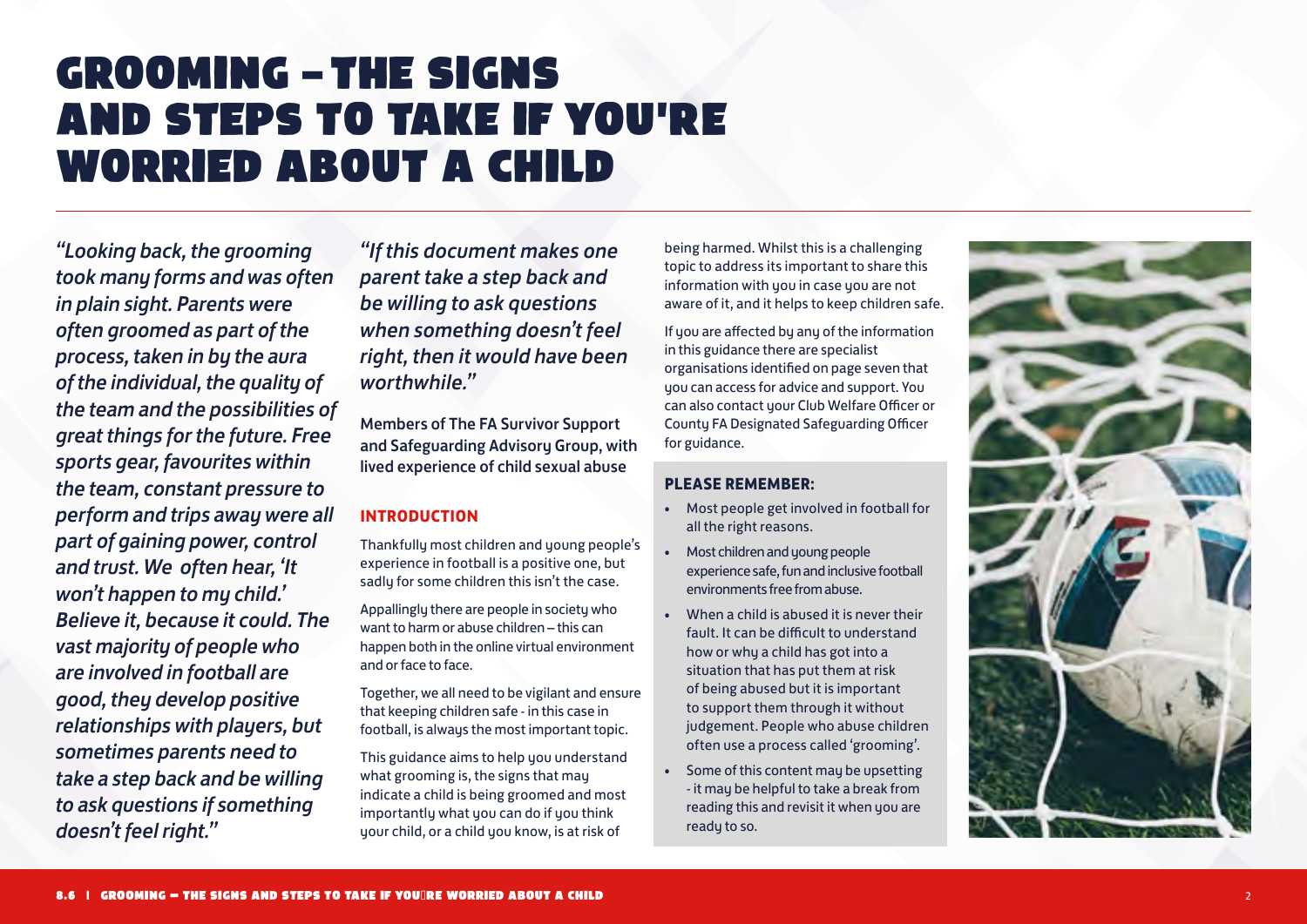# UNDERSTANDING THE GROOMING PROCESS

## **WHAT IS GROOMING?**

- Grooming refers to a process by which an individual builds a relationship, trust or emotional connection in order to manipulate those around them - tupicallu (but not only) the child – to provide opportunities to abuse. It can involve communication with a child where this is an intention to commit a sexual offence in person and/or online.
- Children/young people who are groomed are at risk of being exploited, trafficked, radicalised or used for criminal activity.
- Anyone can groom a child or young person, no matter their gender, race or age. This could be a stranger, someone familiar to the family such as a family member or a friend, or someone who has targeted them such as a teacher, a coach or a faith group leader.
- Grooming can happen in person, online or a combination of both. It is a process that takes place over months or years, or it can be a rapid process that takes place in a matter of weeks, days or hours.
- Any child is at risk of being groomed however, disabled children and young people are three **[times more](https://www.nspcc.org.uk/keeping-children-safe/reporting-abuse/coronavirus-abuse-neglect-vulnerable-children/)** likely to be abused or neglected than non-disabled young people

It can take place in multiple indoor and outdoor settings such as at home, a sports club, at school, a religious setting or within communities. With the ease of access to online platforms such as games, social media, video sharing services (such as TikTok) and live streaming sites abusers can contact children and young people at any time. Abusers can use the internet to be themselves from the setting they know the child from or create a fake profile which may pretend to either; be a friend/peer of the child or young person, have similar hobbies/ interests or be from the same environment. A child will not know they are being groomed.

You might find the following short video helpful in summarising what has be shared so far.

### **[#WhoIsSam](https://www.thinkuknow.co.uk/professionals/resources/WhoIsSam/)**

This video was produced by CEOP (Child Exploitation and Online Protection). You can find out more about their education resources for parents and children, **[here](https://www.thinkuknow.co.uk/parents)**.

## **GROOMING CAN BE USED BY AN ABUSER IN AN ATTEMPT TO:**

• **Sexually assault a child or young person.** Sexual abuse involves forcing or enticing a child to take part in sexual activities, not necessarily involving a high level of violence, whether or not

the child is aware of what is happening. The activities may involve physical contact, including assault by penetration or non-penetrative acts such as kissing or touching outside of clothing. Forms of sexual abuse can also occur online via either webcams or sending sexually explicit images.

- **Criminally exploit a child. Child** Criminal Exploitation (as set out in the Serious Violence Strategy, published by the Home Office), is where an individual or group takes advantage of an imbalance of power to coerce, control, manipulate or deceive a child or young person into committing criminal activity. This could relate to money, drugs, theft and or violence.
- **Radicalise a child.** Radicalisation is the action of process of causing someone to adopt radical positions on political or social issues. This process can occur through seeing images or videos and news from unreliable sources and/or progress into participating in meetings to discuss such injustices where violence seems to be the only answer. Radicalisation makes those at risk more likely to support terrorism and violent acts of extremism and possibly even commit such criminal acts themselves.
- **Involve a child or young person in 'County Lines'.** County Lines is a term used to describe gangs and organised criminal networks involved in exporting illegal drugs into one or more areas within the UK, using dedicated mobile phone lines or other forms of 'deal line'. They are likely to exploit children to move and store the drugs and money, and they will often use coercion, intimidation, violence (including sexual violence) and weapons. This may also involve children staying in accommodation and selling and manufacturing drugs.
- **Target children and young people for trafficking.** Trafficking is where children and young people are tricked, coerced or forced to leave their homes and are moved or transported from one location to another and then exploited, forced to work or sold. Children and young people can be trafficked for sexual exploitation, benefit fraud, forced marriage, domestic slavery or forced labour. Traffickers often groom children, families and communities to gain their trust and lead them to believe this is an opportunity that will benefit the family. Trafficking does not have to be international; a child can be trafficked locally, for example between cars or hotels.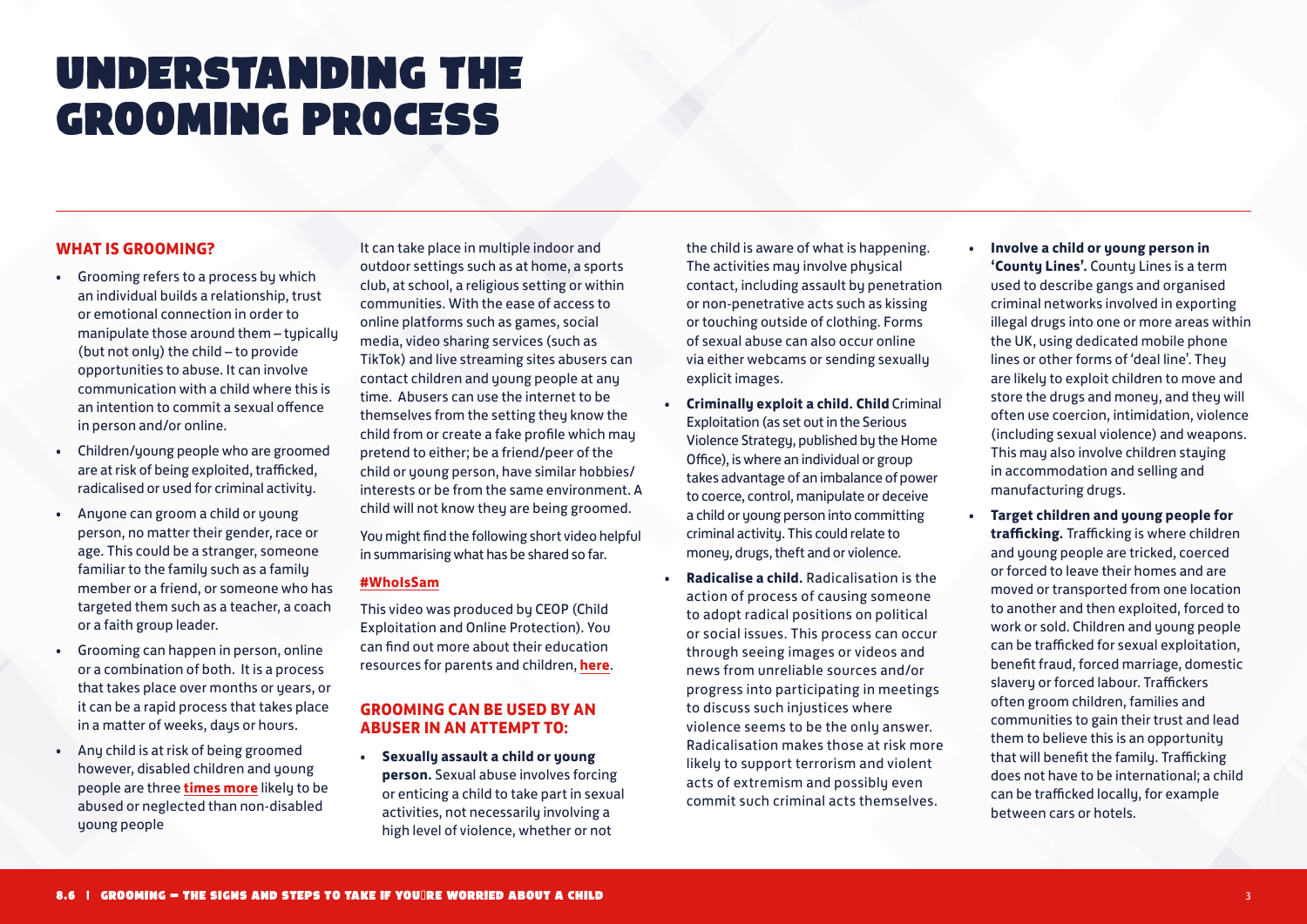# UNDERSTANDING THE GROOMING PROCESS cont'd

• **Sexually exploit the child.** Child Sexual Exploitation (CSE) is a form of child sexual abuse. It occurs where an individual or group takes advantage of an imbalance of power to coerce, manipulate or deceive a child or young person under the age of 18 into sexual activity (a) in exchange for something the victim needs or wants and/or (b) for the financial advantage or increased status of the perpetrator or facilitator. The victim may have been sexually exploited even if the sexual activity appears consensual and can also occur online.

The following link takes you to a powerful trailer for 'Chelsea's Story', a production that was developed to raise awareness among young people, portraying the experience of a teenager who was groomed.

#### **[Chelsea's Choice](https://www.youtube.com/watch?v=bAo8Yly8rFk)**

#### **HOW DOES GROOMING HAPPEN?**

#### **Building a relationship**

• Abusers attempt to gain trust with a child by discussing shared interests, hobbies and sports or commenting or liking the same social media posts. They will use information about the child to their advantage.

- The relationship they build can take different forms such as a romantic relationship, a mentor, an authority figure.
- Abusers may also build a relationship with the child's family or friends, so they think the abuser is a friend, trustworthy, respectable or has authority.
- All of these relationships make the child feel dependant on the abuser, giving the abuser power and control.

#### **Showing the child attention**

- The abuser may begin to show the child attention through forms of flattery, buying them gifts, giving them money, promising to help progress their talent or simply showing a keen interest in them. Groomers will often make children believe that they are the only ones who understand the experiences that children are going through and treat them like an 'adult'. The abuser will likely encourage the child to not tell anyone about their relationship.
- Once they have the child's trust, the abuser often steers the conversation towards their intentions, this could involve talking about sexual experiences, criminal activity, religious ideologies or asking for them to share images or videos of themselves online through their mobile

phones which could be sexual. This is often referred to as 'sexting' (also known as youth produced sexual imagery). It is important to remember that when anyone shares images or videos of themselves online, they may lose control of them and those images and videos may be shared with a wider audience. Sexting can also be a consensual act between children or young people of a similar age, and whilst still illegal this does not always involve the child or young person being groomed.

• In time the conversations get deeper and the asks greater. When a child shows any discomfort the abuser may 'downplay' the ask making this seem like normal behaviour so they're more likely to agree to participate or try to blackmail the child by threatening to share any explicit pictures or videos they may have or details of their conversations, making it difficult for the child to stop the conversations and/or report the abuser.

#### **SIGNS AND INDICATORS**

It can be very difficult for a parent to tell if a child is being groomed, as the signs aren't always obvious and may be hidden. For older children, it may be difficult to differentiate between 'normal teenage behaviour' and some of the signs and indicators listed in

this guidance. It is important to keep an eye out for increased instances of changes in these behaviours, that may indicate that something more is impacting your child. A child is unlikely to know they're being groomed or have been groomed. They may be experiencing worry or confusion and may be less likely to speak to an adult they trust.

Some of the things to look out for include:

- Becoming very secretive about how they're spending their time, who they're talking to, where they're going, what they're doing online and what sites they are visiting;
- Switching screens when you come near the computer, tablet or phone. Having unexplained money, gifts or new things like clothes and mobile phones that you haven't given them, or they can't or won't explain;
- Engaging in risky behaviour such as drinking or drug-taking;
- Spending more time on their electronic devices, such as mobile phones, tablets or laptops;
- Suddenly or gradually withdrawing from family and friends:
- Becoming emotionally volatile;
- Sexualised behaviour, language or an understanding of sex that's not appropriate for their age;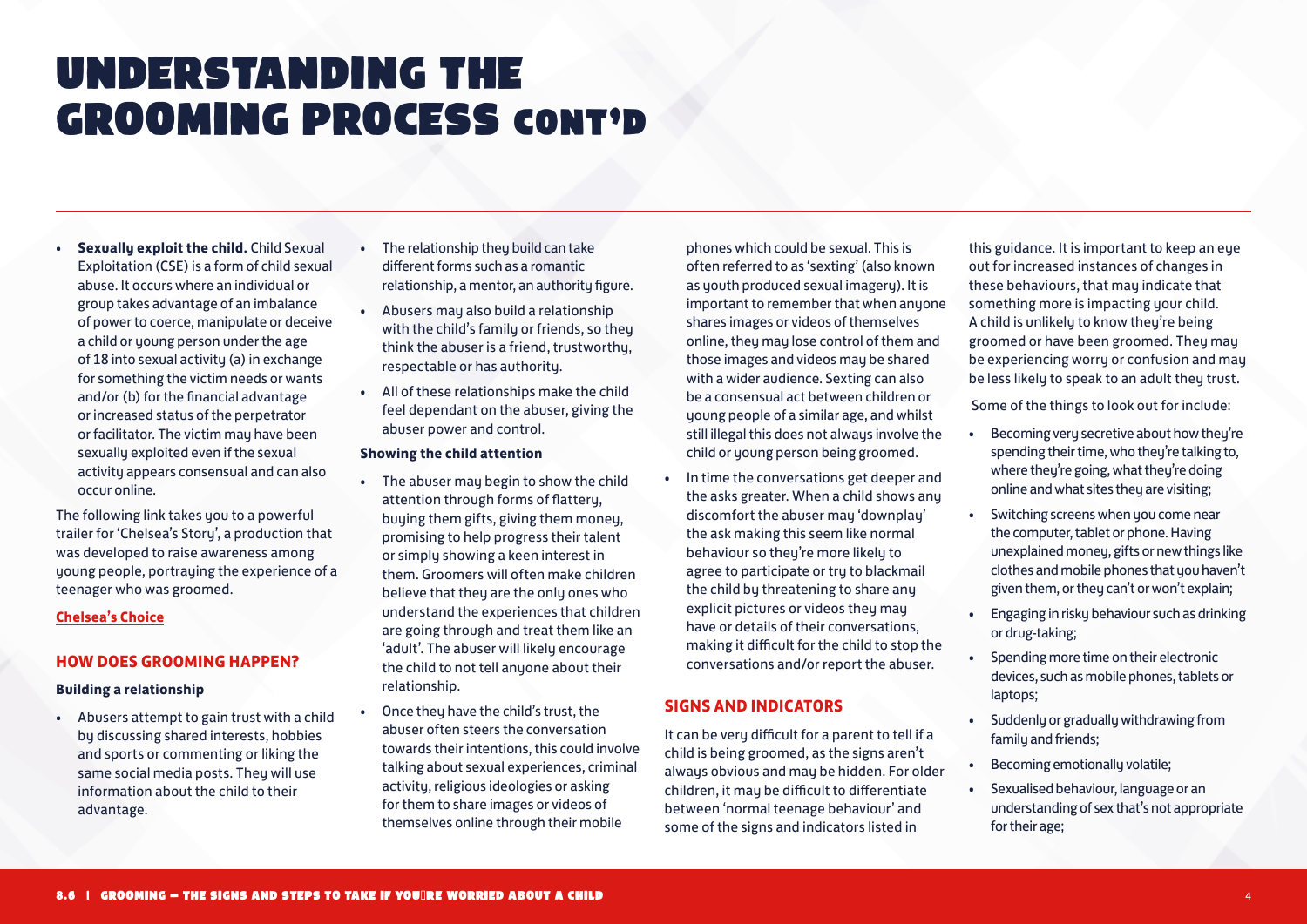# UNDERSTANDING THE GROOMING PROCESS CONT'D

- Staying out later than usual or for longer periods, with little explanation of their whereabouts;
- A sudden and drastic change in appearance that causes concern that is not linked to fashion trends;
- Unexplained injuries, bruising, marks and self-harm;
- Significantly older boyfriend/girlfriend/ romantic partner.

## **WHAT YOU CAN DO AS A PARENT/CARER**

When your child enters a new setting it's important to ask questions about how they keep your child safe. In football, the 'Questions you should ask' guidance helps you to find out how clubs safeguard children and what can you do if you have any concerns within the club environment, you can access this **[here](https://www.thefa.com/-/media/thefacom-new/files/rules-and-regulations/safeguarding/section-8/8-1-questions-you-should-ask-colour-version.ashx)** .

- You can also speak to your child about keeping safe by reminding them of their right to: - Feel safe on and offline;
	-
	- Healthy relationships and appropriate boundaries;
	- Not to be bullied, harassed or intimidated;
	- Not to feel uncomfortable or unsafe;

- Not to be discriminated against because of their age, gender, gender reassignment, ethnicity, sexual orientation, marital status or civil partnership, faith, ability or disability, pregnancy and maternity.

This can help encourage them to speak to you or another trusted adult if they feel unsafe.

It is also important to understand how to keep children safe online and knowing how to set up privacy settings and report content on social media sites such as; **[Facebook](https://www.facebook.com/help/212722115425932)**, **[Twitter](https://help.twitter.com/en/rules-and-policies/intimate-media)**, **[Instagram](https://help.instagram.com/489507671074566?helpref=page_content)**, **[Snapchat](https://support.snapchat.com/en-US/a/report-abuse-in-app)** and **[TikTok](https://support.tiktok.com/en/privacy-safety/report-inappropriate-content-en)**. All these websites have information on how to do this and how to report abuse.

Why not take a look at our guidance 'Tips to ensure your child's online safety' which is available **[here](https://www.thefa.com/-/media/thefacom-new/files/rules-and-regulations/safeguarding/section-8/8-5-staying-safe-in-the-digital-world-parents-and-carers-colour-version.ashx)**.

There's further guidance available which focuses on:

- **'Safeguarding in the digital world'** which is available as a download **[here](https://www.thefa.com/football-rules-governance/safeguarding/section-6-safeguarding-in-the-digital-world)** .
- **'Physical contact and young people: Guidance for grassroots football'**, which is available as a download **[here.](https://www.thefa.com/football-rules-governance/safeguarding/section-5-the-designated-safeguarding-officer-network)**
- **'Acceptable behaviours when working with young people: Guidance for grassroots football'**, which is available as a download **[here.](https://www.thefa.com/football-rules-governance/safeguarding/section-5-the-designated-safeguarding-officer-network)**

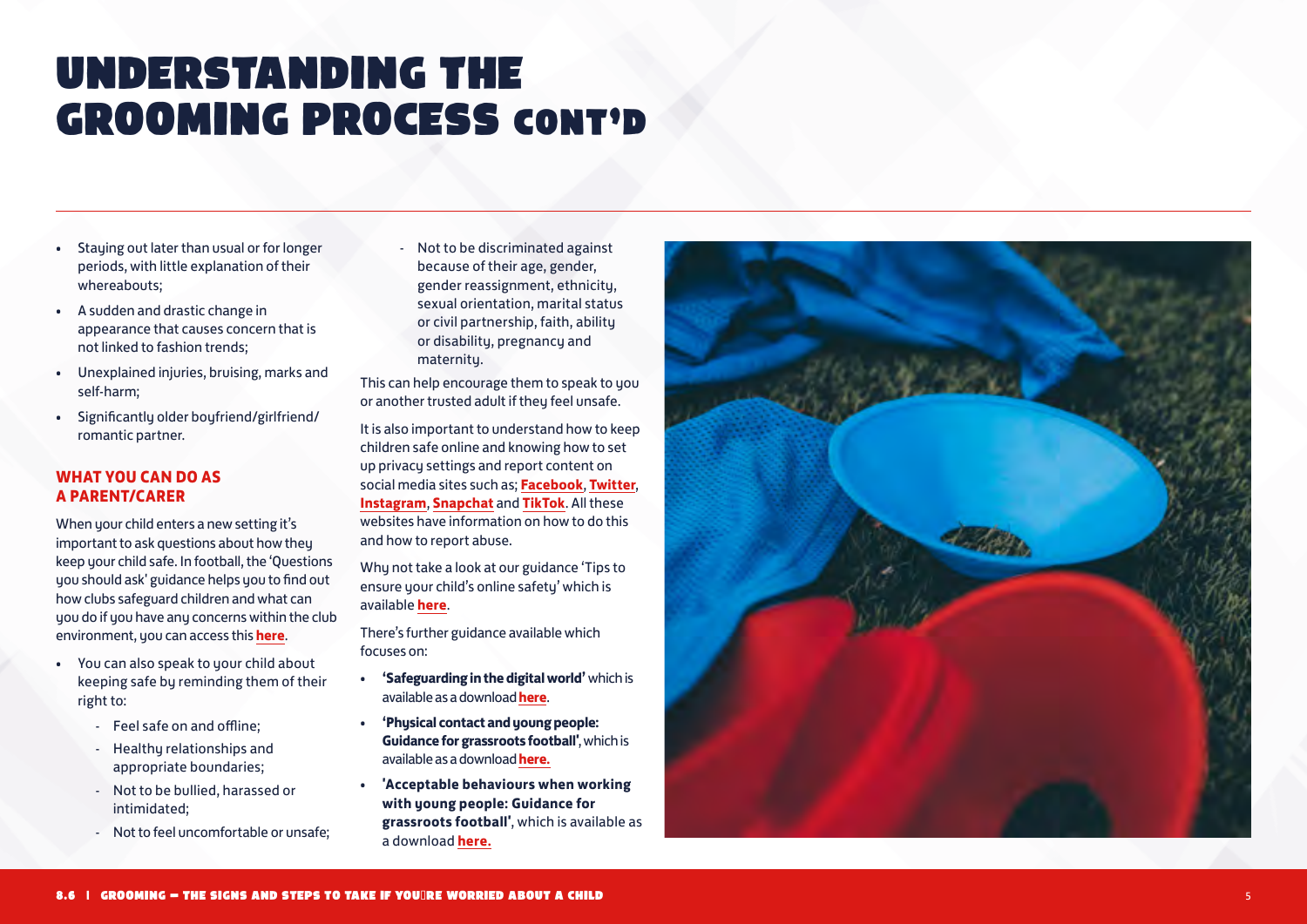# UNDERSTANDING THE GROOMING PROCESS cont'd

## **WHAT YOU CAN DO IF YOU ARE CONCERNED YOUR CHILD HAS BEEN GROOMED OR ABUSED?**

It is difficult for a parent/carer to hear that their child has been groomed or abused. You may feel angry and upset but it is important that you listen to what your child says and reassure them that you seek help and advice. It is likely that your child will be feeling anxious and will need your support. Try not to shout and make them feel like it's their fault. It's important to;

- Listen carefully to what they're saying. Be patient and focus on what they're telling you. Try not to express your views and feelings and try to conceal any shock or disbelief, as this could stop them from talking further;
- Let them know they've done the right thing by telling you, that you love them, and it is not their fault. This will help relax them and provide reassurance;
- Explain that you will get help. During this stage, they may still feel anxiety or worry, so be open and honest with them about who you will contact to reduce their anxietu.

As always, it is vital to not 'sit on information' and to report it. There are five ways to report a concern:

- To your club or league Designated Safeguarding Officer – please find out from your club who these people are;
- To your County FA Designated Safeguarding Officer. Click **[here](http://www.thefa.com/football-rules-governance/safeguarding/county-fa-safeguarding-contacts )** for a list of County FA contacts;
- By emailing The FA Safeguarding Team at **[safeguarding@TheFA.com](mailto:safeguarding%40TheFA.com?subject=)** or by calling and asking for the team on **0800 169 1863**;
- If urgent and you cannot contact your club, league or County FA Designated Safeguarding Officer, you should call the NSPCC 24-hour helpline on **0808 800 5000**;
- If it is an emergency because your child or other children are at immediate risk, then call the Police or Children's Social Care in your area.

Please keep any images, videos or texts as these may be used as evidence.

It is important that you don't confront the alleged abuser. This may endanger your child further, or even yourself. If your child is being groomed, it can be a very distressing time for both of you. It's important to seek support and guidance as soon as possible and reassure your child that there is help available.

# **WHERE YOU CAN GO FOR FURTHER INFORMATION AND SUPPORT**

If you're worried about your child, or indeed, someone else's child, there are several organisations that you can talk to. These include:

- **[NSPCC](https://www.nspcc.org.uk/)**: The National Society for the Prevention of Cruelty to Children is the UK's leading children's charity who work towards ensuring the safety and wellbeing of children and young people, as well as providing support to parents, carers, and guardians.
- **[CEOP](https://www.ceop.police.uk/safety-centre/)**: The Child Exploitation and Online Protection Command is a law enforcement agency to help keep children and young people safe from sexual abuse and grooming online.
- **[Safer Internet](https://www.saferinternet.org.uk/)**: The UK Safer Internet Centre is a partnership of three leading organisations; Children International, Internet Watch Foundation and SWGFL. They have one mission, to promote the safe and responsible use of technology for young people.
- **[Internet Matters](https://www.internetmatters.org/)**: Internet Matters are a not-for-profit organisation that has a simple purpose – to empower parents and carers to keep children safe in the digital world.
- **[Childline](https://www.childline.org.uk/)**: Childline is a free, private and confidential service where children and young people can talk about anything.
- **[Parents Protect](https://www.parentsprotect.co.uk/): Parents Protect help** parents and carers protect children and young people from sexual abuse exploitation.
- **[National Working Group](https://www.nwgnetwork.org/)**: The National Working Group are a charity whose objective is to tackle child exploitation, in particular, but not exclusively, by promoting, enabling, supporting and developing the protection of children and young people who are affected by sexual exploitation.

You can also contact your GP for advice and guidance about yours or your child's mental or physical health. Organisations such as the **[Mental Health Foundation](https://www.mentalhealth.org.uk/a-to-z/t/talking-your-gp-about-your-mental-health)**, **[Mind](https://www.mind.org.uk/information-support/guides-to-support-and-services/seeking-help-for-a-mental-health-problem/where-to-start/#.V20apusrLIV)** and **[Young Minds](https://youngminds.org.uk/)** have useful advice. Further information on counselling services in your area visit the **[British Association for](https://www.bacp.co.uk/)  [Counselling and Psychotherapy](https://www.bacp.co.uk/)** for your needs and ensure that your child knows about **[Childline](https://www.childline.org.uk/)** and the other agencies listed above.